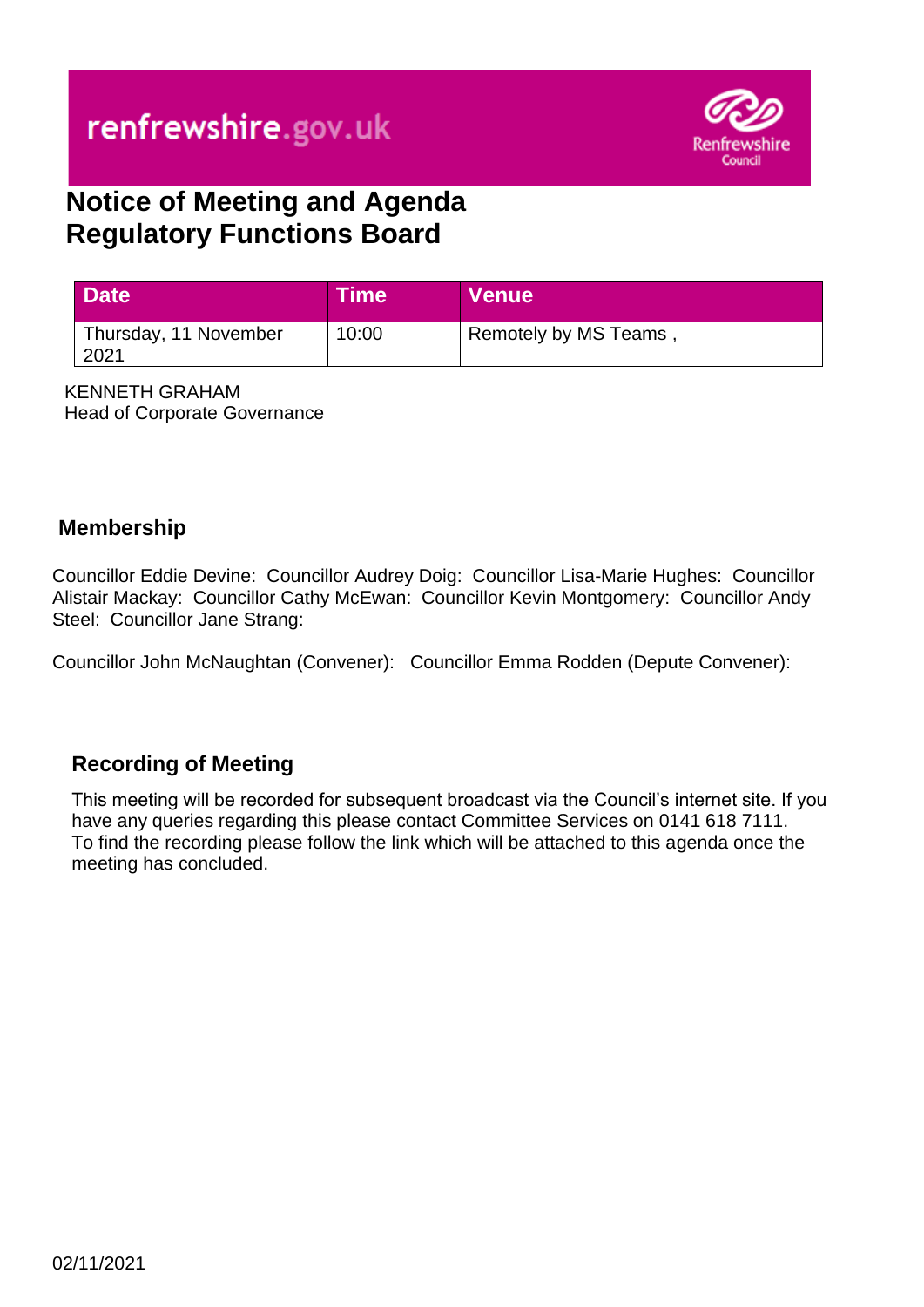#### **Items of business**

#### **Apologies**

Apologies from members.

#### **Declarations of Interest**

Members are asked to declare an interest in any item(s) on the agenda and to provide a brief explanation of the nature of the interest.

#### **1 Variation of Private Hire Car Operators' Licences -**

#### **Personal Appearances**

Submit the undernoted applications for variation of Private Hire Car Operators' Licences. The applicants have been asked to appear personally for the first time:-

(a) Applicant: Andrew Campbell Variation: exception to policy and standard condition 1 Licence No.: PH1208

(b) Applicant: Andrew Wilson Variation: exception to policy and standard condition 1 Licence No.: PH0670

(c) Applicant: John Hyndman Variation: exception to policy and standard condition 1 Licence No.: PH1117

(d) Applicant: Richard Kilbride Variation: exception to policy and standard condition 1 Licence No.: PH1597

(e) Applicant: Maureen Myles Variation: exception to policy and standard condition 1 Licence No.: PH1046

(f) Applicant: David Myles Variation: exception to policy and standard condition 1 Licence No.: PH0769

#### **Adjournment**

The meeting will adjourn following consideration of item 1(f) to allow time for members to observe the Remembrance Day two minutes silence at 11.00 am and reconvene at 11.05 am.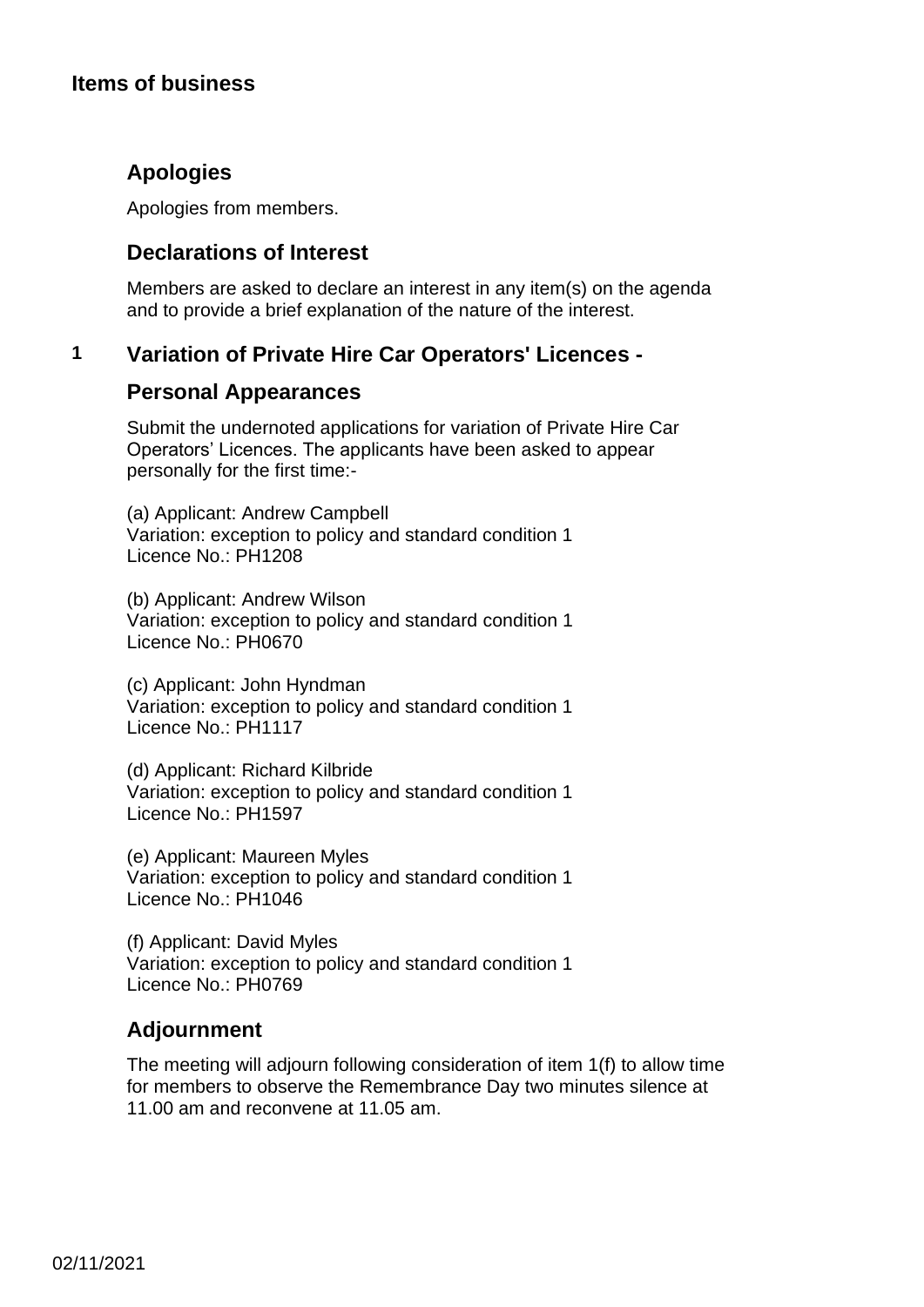#### **2 Variation of Private Hire Car Operator's Licence -**

#### **Personal Appearance**

Submit the undernoted application for variation of a Private Hire Car Operator's Licence. The applicant has been asked to appear personally for the first time:-

Applicant: Paisley Cab Co Variation: exception to policy and standard condition 1 Licence No.: PH1396

#### **3 Surrender and Re-issue of Taxi Operator's Licence**

Submit the undernoted application for the surrender and re-issue of a Taxi Operator's Licence:-

Present Operator: Duncan Colville Proposed Operator: Dermot Curran Licence No.: TX063

### **4 Variation of Taxi Operators' Licences - Personal**

#### **Appearances**

Submit the undernoted applications for variation of Taxi Operators' Licences. The applicants have been asked to appear personally for the first time:-

(a) Applicant: Malcolm Mearns Variation: exception to policy and standard condition 22 Licence No.: TX094

(b) Applicant: Archie McLellan Variation: exception to policy and standard condition 22 Licence No.: TX052

(c) Applicant: Michael McGarvey Variation: exception to policy and standard condition 22 Licence No.: TX039

(d) Applicant: William Mottram Variation: exception to policy and standard condition 22 Licence No.: TX188

(e) Applicant: Kenneth Cook Variation: exception to policy and standard condition 22 Licence No.: TX051

(f) Applicant: The Partnership of C & J Ballantyne Variation: exception to policy and standard condition 22 Licence No.: TX099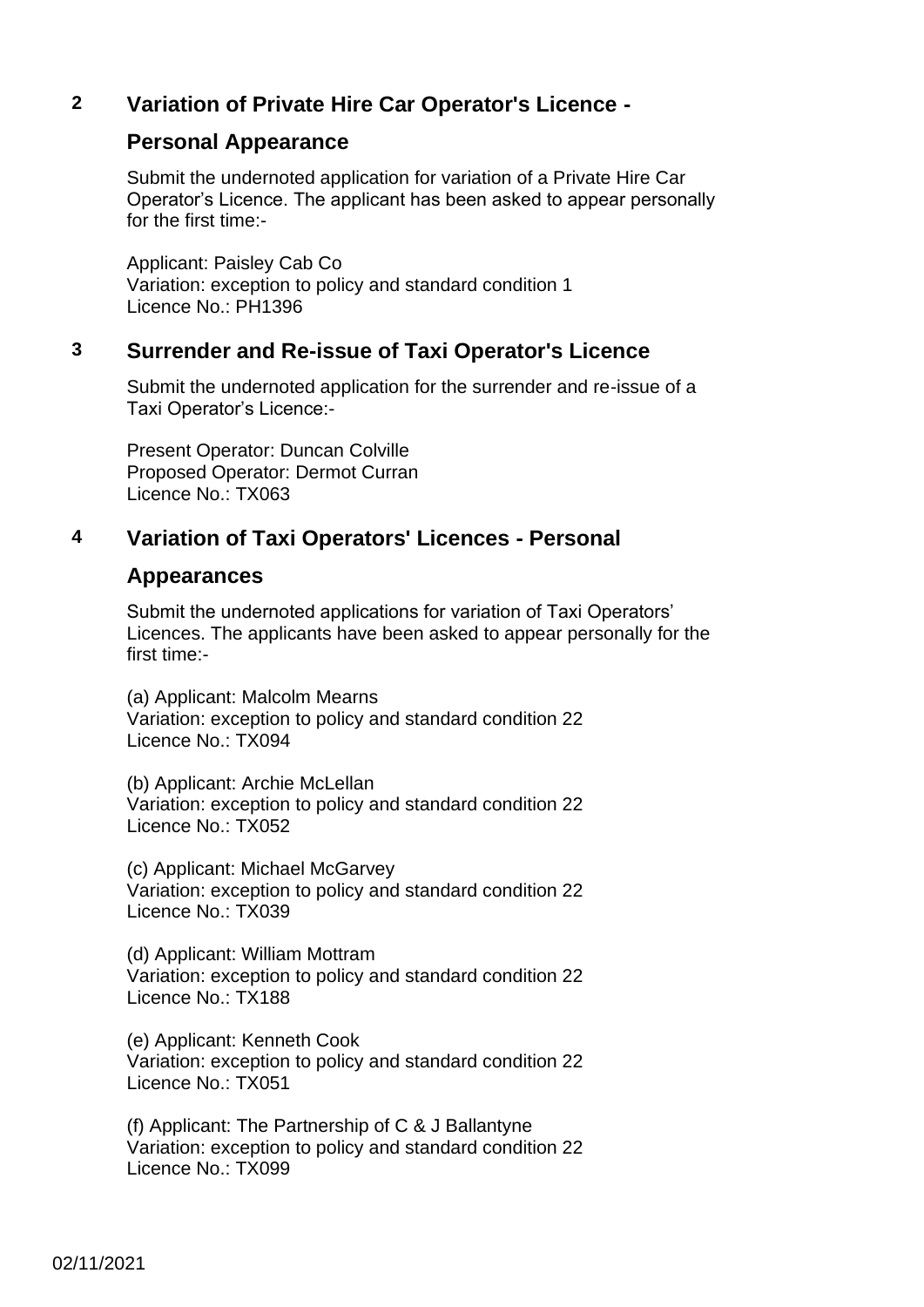(g) Applicant: Raymond Stanley Variation: exception to policy and standard condition 22 Licence No.: TX163

#### **5 Civic Government (Scotland) Act 1982: Review of Taxi 7 - 18**

#### **Fares within Renfrewshire**

Report by Director of Finance & Resources.

#### **EXCLUSION OF PRESS AND PUBLIC**

**The Board may by resolution exclude the press and public from the meeting during consideration of the following items of business as it is likely, in view of the nature of the business to be transacted, that if members of the press and public are present, there could be disclosure to them of exempt information as defined in paragraph 3 of Part I of Schedule 7A of the Local Government (Scotland) Act 1973.**

#### **6 Grant of House in Multiple Occupation Licence - Personal**

#### **Appearance**

Submit the undernoted application for grant of a House in Multiple Occupation Licence. The applicant has been asked to appear personally for the first time together with the Director of Communities & Housing, Renfrewshire Council:-

Applicant: Lauren Fraser Property: Flat 2/2, 87 Causeyside Street, Paisley

#### **7 Renewal of House in Multiple Occupation Licence -**

#### **Personal Appearance**

Submit the undernoted application for renewal of a House in Multiple Occupation Licence. The applicant has been asked to appear personally for the first time together with the Director of Communities & Housing, Renfrewshire Council:-

Applicant: Bridgewater Housing Association Property: 14 Park Top, Erskine Licence No.: HMO214

#### **Adjournment**

The meeting will adjourn following consideration of item 7 and reconvene at 1.30 pm.

#### **8 Grant of Private Hire Car Drivers' Licences - Personal**

#### **Appearances**

Submit the undernoted applications for grant of Private Hire Car Drivers' Licences. The applicants have been asked to appear personally for the first time:-